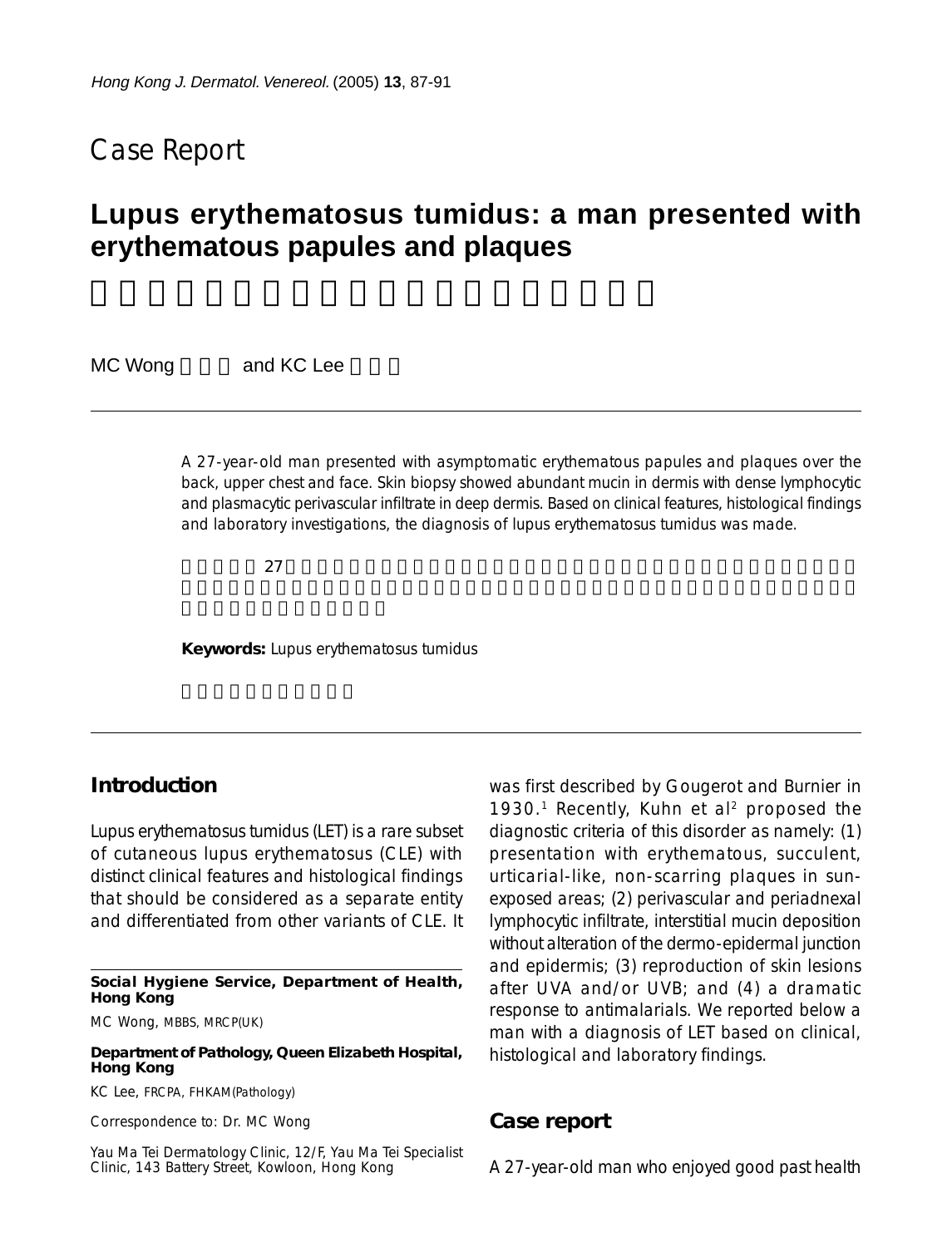presented with asymptomatic erythematous papules and plaques over the back and upper chest for four months. He then developed similar lesions over the pre-auricular areas. He had no systemic symptoms and denied photosensitivity. There was no significant drug history.

Physical examination showed blanchable erythematous papules and plaques with induration over the back, upper chest and both pre-auricular areas (Figures 1 & 2). There was no epidermal involvement. Some papules arranged in a reticular pattern. The differential diagnoses included lupus erythematosus, reticular erythematous mucinosis (REM), Jessner's lymphocytic infiltration, polymorphous light eruption (PLE).

Investigations including complete blood picture and biochemistry showed a mild decrease of lymphocyte count of 0.9 x 109/L (1.2-3.5 x 109/L) and mildly raised alanine aminotransferase of 63 U/L ( $<$  54 U/L). ANA titre was 1:80 ( $<$  = 40) and anti-DNA was markedly raised to >300 iu/ml (<30 IU/ml). Anti-ENA screen was positive (antiother) as well as ANCA (atypical). C3/C4 complements were normal. IgG was mildly raised to 1830 mg/dL (819-1725 mg/dl). Urinalysis was normal.

Skin biopsy on the back showed basal squamatization in the epidermis with borderline thickening of basement membrane. There was abundant mucin in the dermis with dense lymphocytic and plasmacytic infiltration in the deep dermis. There was no evidence of vasculitis. Immunofluorescent studies were all negative (Figures 3 & 4). The clinical and histological features were compatible with lupus erythematosus tumidus.

## **Discussion**

Lupus erythematosus tumidus (LET) is a rare subset of cutaneous lupus erythematosus (CLE) which is characterised by distinct clinical and histological features differentiating it from other variants of cutaneous lupus erythematosus (Table 1). The rarity of reporting might be because other authors did not consider LET as a distinct entity. In a recent study,<sup>2</sup> the prognosis in patients with LET is generally more favourable than in those with other forms of CLE because none of the LET patients showed 4 or more of the American Rheumatism Association criteria for the diagnosis of systemic



**Figure 1.** Multiple erythematous reticular papules and plaques over the back.



**Figure 2.** Erythematous papules over the pre-auricular area.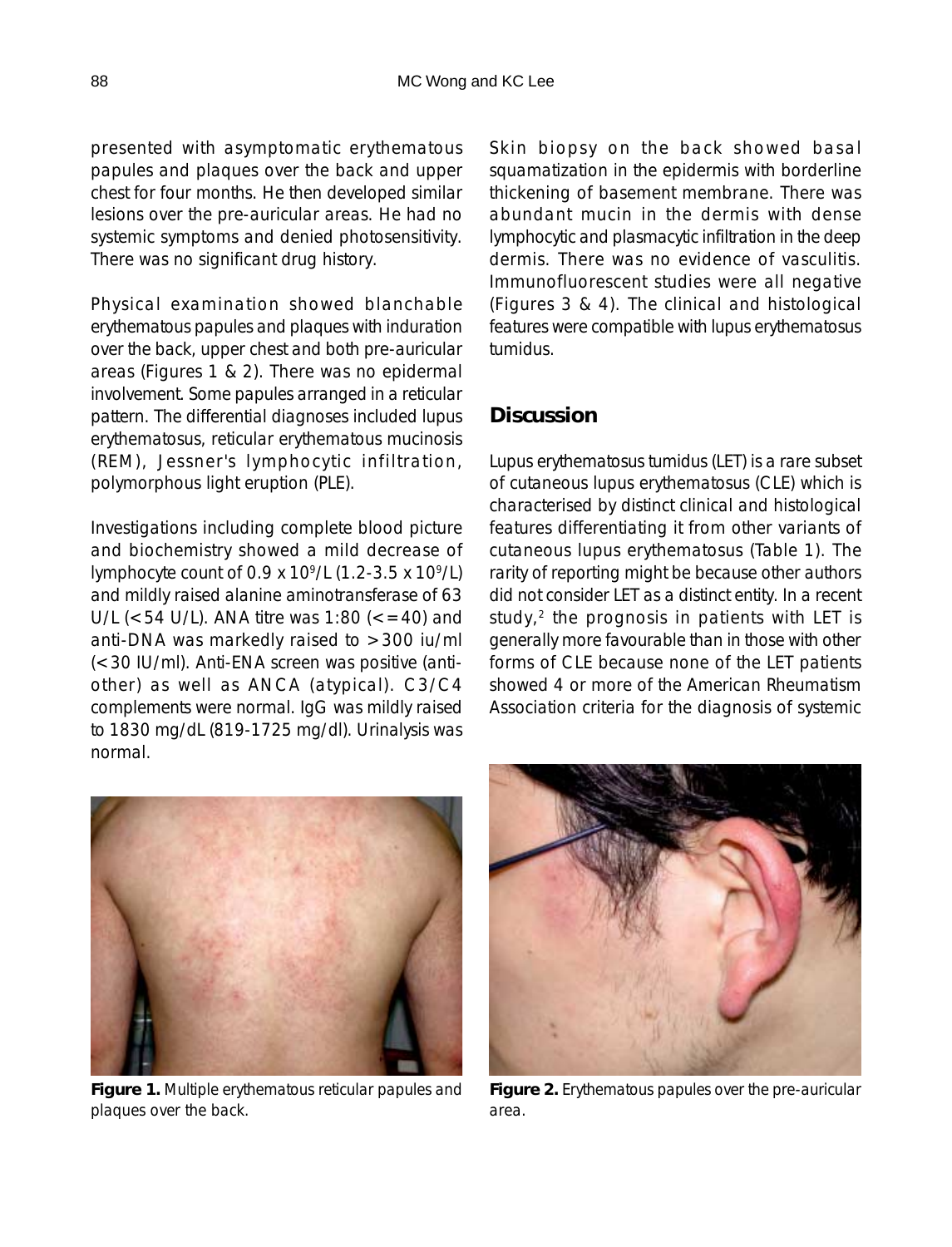

**Figure 3.** There is normal basket weave pattern in the stratum corneum and little interface change except around the hair follicle. (H&E)



**Figure 4.** In the deep dermis, there is prominent increase in stromal mucin and perivascular lymphocytic infiltration. (H&E)

LE.<sup>3</sup> However, the coexistence of LET and other features of LE, especially discoid lupus erythematosus (DLE) and SLE, has been recorded.4,5

According to Kuhn's review of forty patients with LET in 2000,<sup>2</sup> 55% were male revealing a significant sex difference compared with SLE

patients. The mean age at onset of the disease was 36.4 years while the mean duration of disease was 7.8 years. The mean interval between onset of the disease and confirmation of the diagnosis was 4.9 years. There was no significant difference in disease duration between male and female patients with LET but the onset of the disease seems to be earlier in male patients.

The clinical features of LET is characterised by erythematous, succulent, oedematous, urticariallike and non-scarring single or multiple plaques with no surface changes such as follicular plugging, scarring or atrophy that are typical features of DLE. The lesions may be mildly pruritic or asymptomatic. They involve sun-exposed areas (e.g., face, upper back, V area of the neck, extensor aspects of the arms, and shoulders) sparing the knuckles, inner aspect of arms and axilla and have never been detected below the waist. Some patients have lesions imitating the annular type of subacute cutaneous lupus erythematosus (SCLE). The lesions can disappear spontaneously and recur chronically.

Histologically, the tumid form of lupus erythematosus showes superficial and deep perivascular lymphohistiocytic infiltrates and abundant mucin deposition in the reticular dermis. Alteration of the dermo-epidermal junction and epidermis is frequently subtle or absent. Direct immunofluorescence staining of lesional skin specimens has mostly been negative for immunoglobulin or complement components. These findings are supported by recent reviews of the histopathologic findings in LET.<sup>4,6,7</sup> In contrast, early reports suggested that more than 90% of DLE lesions have granular deposition at dermoepidermal junction and that about 60% of SCLE lesions show immune deposits in a bandlike pattern at the dermo-epidermal junction.8,9

According to Kuhn's study, $2$  there was a positive history for UV sensitivity in 50% of patients and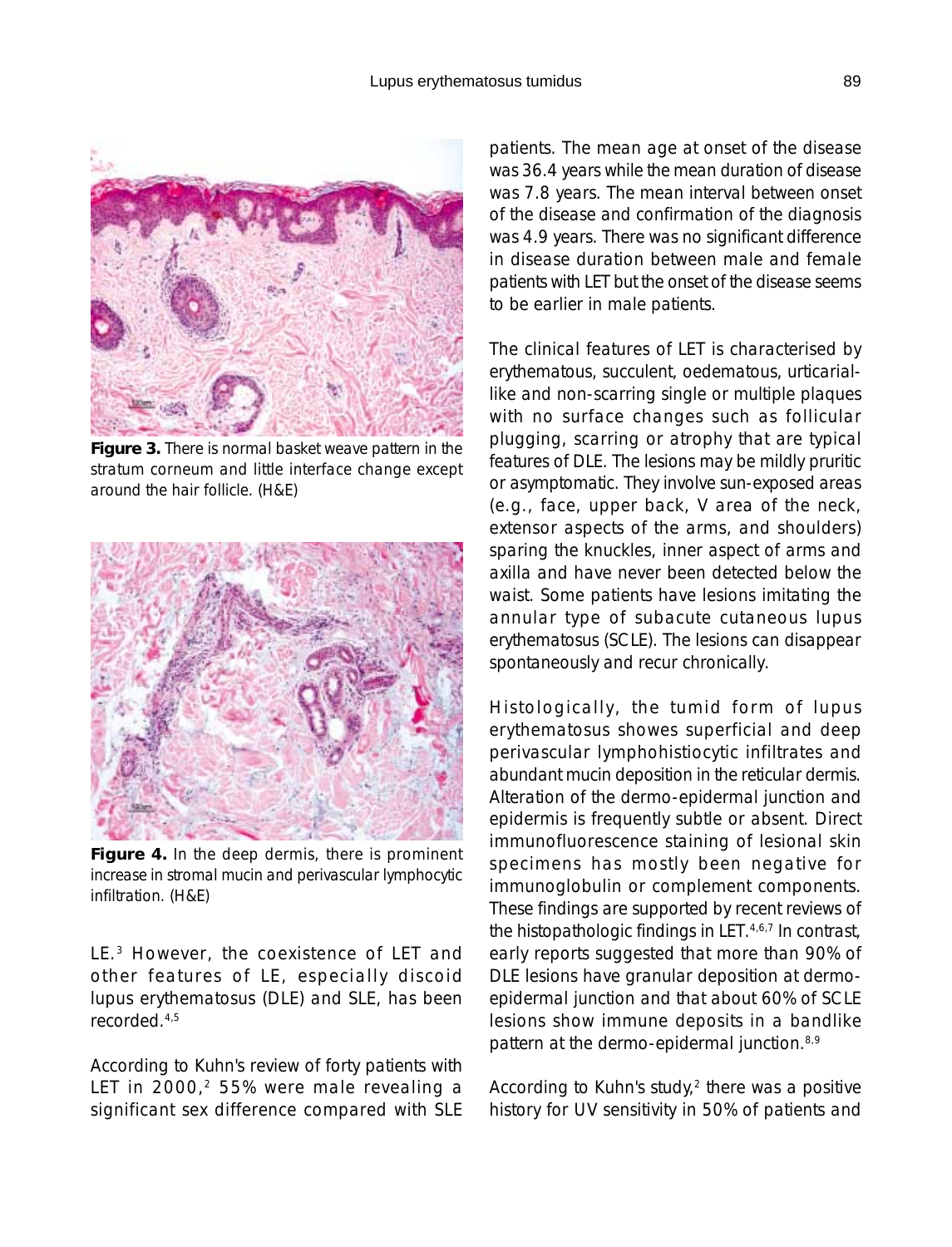Table 1. Differential diagnosis of lupus erythematosus tumidus (modified from Kuhn et al)<sup>2</sup>

| <b>Disease</b>                           | Clinical<br>features                                                                                             | Localisation                                                              | <b>Histology</b><br>(DIF)                                                                                                                                                      | Presence of<br>ANA, Ro, La<br>(Phototesting)                                        | Antimalarial<br>treatment      | Systemic<br>involvement                    |
|------------------------------------------|------------------------------------------------------------------------------------------------------------------|---------------------------------------------------------------------------|--------------------------------------------------------------------------------------------------------------------------------------------------------------------------------|-------------------------------------------------------------------------------------|--------------------------------|--------------------------------------------|
| <b>LET</b>                               | Erythematous,<br>succulent,<br>non-scarring<br>plaques                                                           | Sun-exposed<br>area                                                       | Perivascular<br>and periadnexal<br>lymphocytic<br>infiltrate with<br>interstitial mucin,<br>no epidermal<br>change<br>(Negative)                                               | ANA in 10%<br>Anti-Ro,<br>anti-La in 5%<br>$(+ve in 70%)$                           | <b>Effective in</b><br>80%     | <b>None</b>                                |
| <b>DLE</b>                               | Coin-shaped,<br>erythematous,<br>hyperkeratotic<br>lesion with scaly<br>surface, central<br>atrophic<br>scarring | Face, scalp,<br>ears, V area<br>of neck,<br>extensor<br>aspect of<br>arms | Hyperkeratosis,<br>follicular<br>plugging,<br>vacuolar<br>degeneration of<br>dermoepidermal<br>junction<br>$(+ve in 90%)$                                                      | ANA in<br>30-40%,<br>Anti-Ro,<br>anti-La<br>occasionally<br>$(+ve in 50%)$          | Effective in<br>50%            | 5-10% of<br>patients                       |
| <b>SCLE</b>                              | Non-scarring<br>erythematous<br>annular or<br>papulosquamous<br>lesions                                          | Sun-exposed<br>area                                                       | <b>Focally thinned</b><br>epidermis with<br>vacuolar<br>degeneration at<br>DEJ, superficial<br>perivascular and<br>interstitial<br>lymphocytic<br>infiltrate<br>$(+ve in 60%)$ | ANA in<br>60-80%<br>Anti-Ro in<br>40-100%<br>Anti-La in<br>12-42%<br>$(+ve in 65%)$ | <b>Effective in</b><br>80%     | 50% of<br>patients<br>Severe SLE in<br>10% |
| <b>REM</b>                               | Erythematous<br>indurated<br>plaques or<br>reticulated<br>macular<br>erythema                                    | Central chest,<br>upper back                                              | Copious mucin<br>deposition with<br>perivascular and<br>periadnexal<br>superficial and<br>deep lymphocytic<br>infiltrate<br>(Negative)                                         | Negative<br>(Sun-inducible<br>but provocative<br>phototesting<br>often negative)    | <b>Usually</b><br>effective    | <b>None</b>                                |
| <b>PLE</b>                               | Papular or<br>plaque-like<br>lesions                                                                             | Sun-exposed<br>area                                                       | Perivascular and<br>periadnexal<br>lymphocytic<br>infiltrate, no<br>mucin, dermal<br>oedema<br>(Negative)                                                                      | ANA in<br>10-14%<br>No anti-Ro/<br>anti-La<br>$(+ve in 75%)$                        | <b>No</b><br>improvement       | None                                       |
| Jessner's<br>lymphocytic<br>infiltration | Papulonodular<br>erythematous<br>non-scarring<br>lesions                                                         | Face, back,<br>chest, arms                                                | Perivascular and<br>periadnexal<br>lymphocytic<br>infiltrate, no<br>mucin, dermal<br>oedema<br>(Negative)                                                                      | <b>Negative</b><br>(Negative)                                                       | $\overline{No}$<br>improvement | <b>None</b>                                |